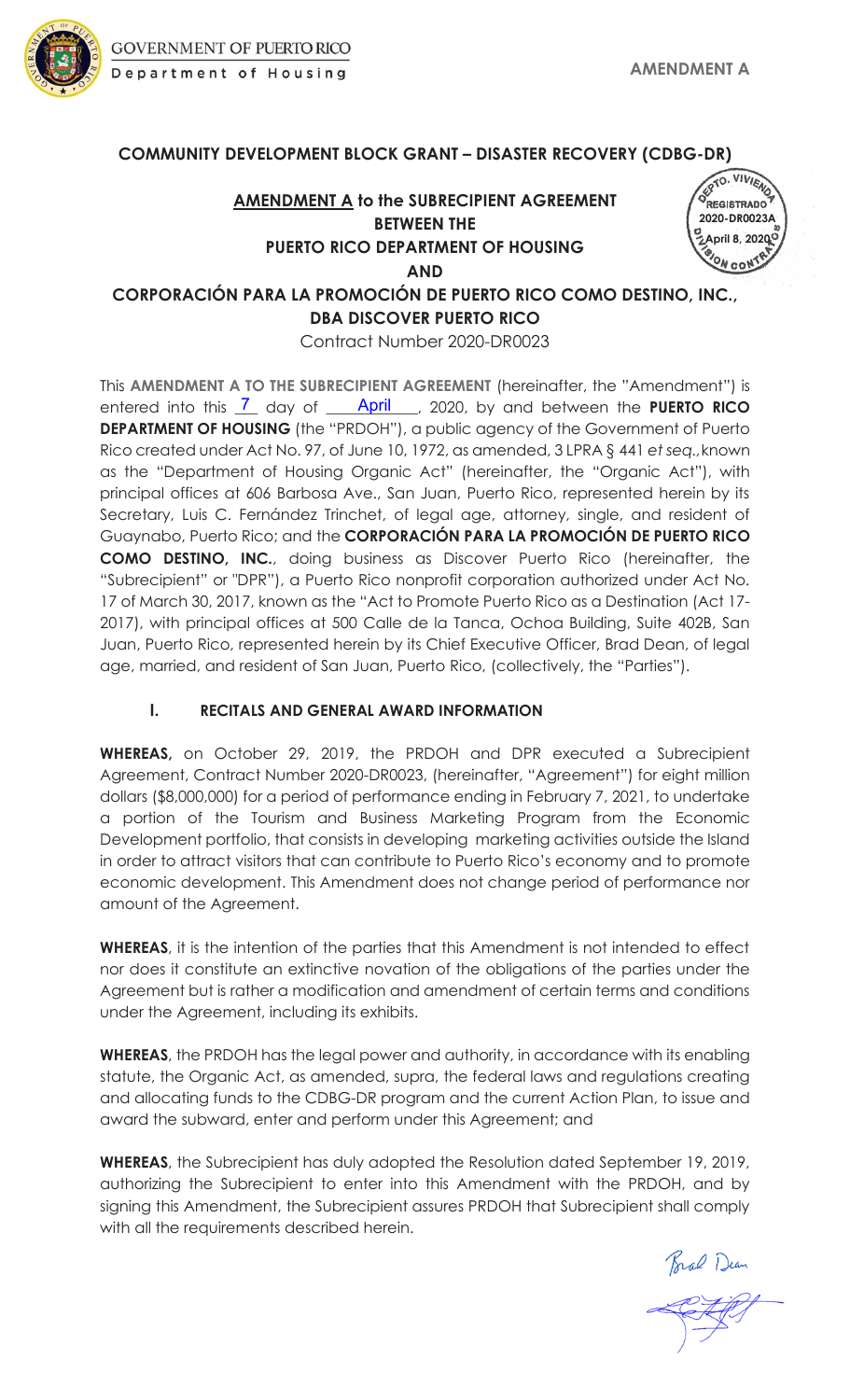Amendment A to Subrecipient Agreement Between PRDOH and Corporación para la promoción de Puerto Rico como Destino, Inc. dba Discover Puerto Rico under CDBG-DR Page 2 / 9

**NOW THEREFORE**, in consideration of the mutual promises and the terms and conditions set forth herein, the PRDOH and the Subrecipient agree to execute this Amendment subject to the following:

#### **TERMS AND CONDITIONS**

#### II. **SAVINGS CLAUSE**

The information included in this **Amendment A** serves the purpose of conforming the Subrecipient Agreement to federal and state regulations and statutes as set forth in the sections below, in addition to modifying the Subrecipient Agreement exhibits, including the Budget, Timelines and Performance Goals and Scope of Work. All provisions of the Subrecipient Agreement shall continue to be in full force and effect.

#### **III. SCOPE OF AMENDMENT**

The PRDOH and DPR have agreed to enter into this Amendment with the purpose of conforming the Subrecipient Agreement to federal and state regulations and statutes. Additionally, the parties have agreed to modify the exhibits of the Subrecipient Agreement.

#### **IV. AMENDMENTS1**

*A. Exhibit A (Scope of Work) of the Agreement is replaced by a modified Exhibit A hereto incorporated by reference into the Agreement and this Amended Agreement and made part of the Agreement and Amended Agreement. (Attachment 1 of this Amendment).*

*The purpose of the amendment to Exhibit A is to remove the following table from Clause #4 (Tasks),*

| # | <b>Name of Marketing Activities</b>         |
|---|---------------------------------------------|
|   | Leisure Digital Media Plan                  |
| 2 | Meetings Digital Media Plan                 |
| 3 | <b>Broadcast Advertising (Connected TV)</b> |
| 5 | <b>Tradeshows and Conferences</b>           |

*as well as to remove the entire Tradeshows and Conferences section from Clause #4 (Tasks). The Amended Exhibit A is incorporated by reference into the Agreement and this Amended Agreement and made part of the Agreement and Amended Agreement.*

*B. Exhibit B (Timelines and Performance Goals) of the Agreement is replaced by a modified Exhibit B hereto incorporated by reference into the Agreement and this Amended Agreement and made part of the Agreement and Amended Agreement. (Attachment 2 of this Amendment)*

*The purpose of the amendment of Exhibit B is to re-schedule the intended goals.*

Brad Dean

<sup>1</sup> For easier review, amendments will appear in *italics* throughout the document.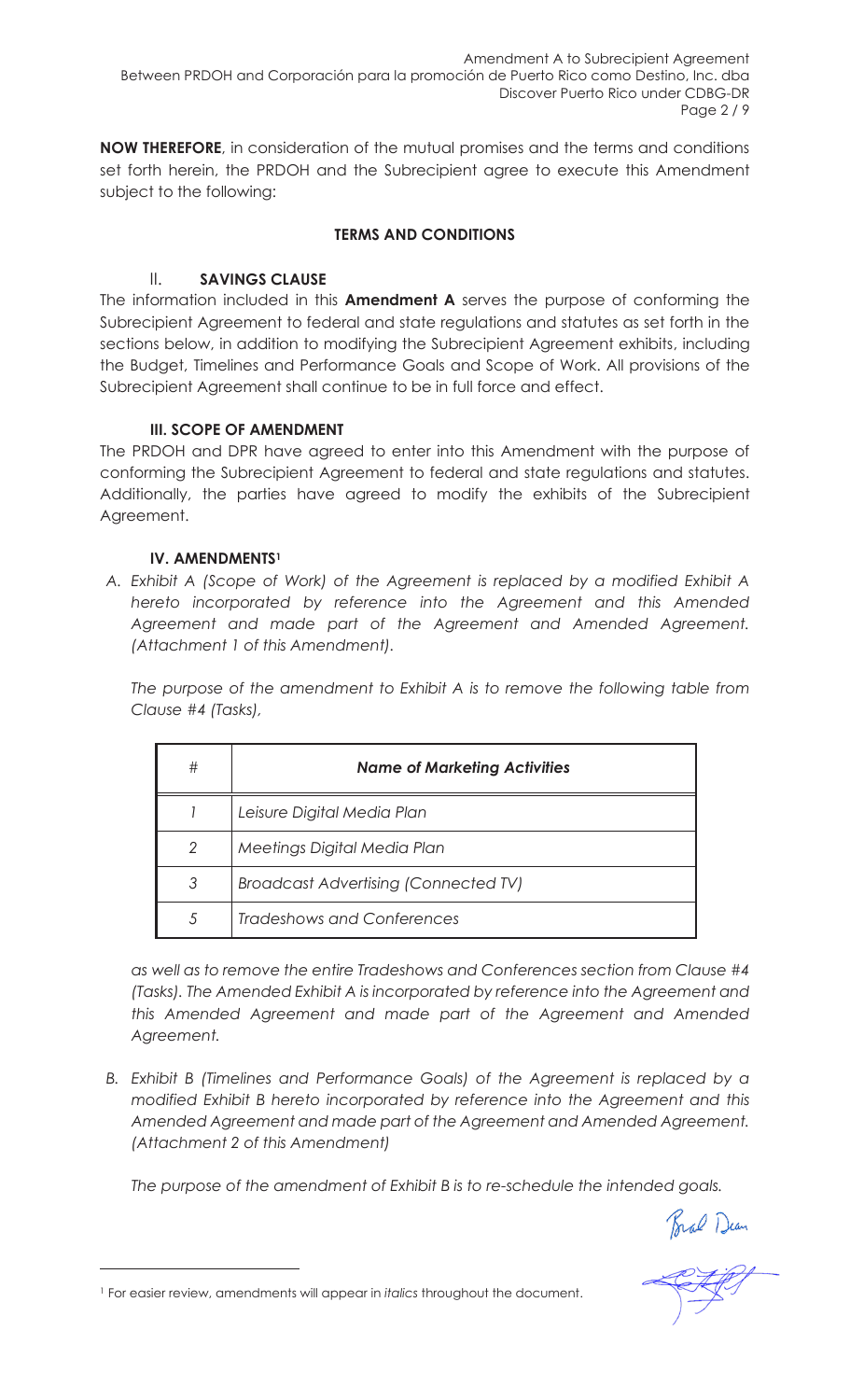*C. Exhibit D (Budget) of the Agreement is replaced by a modified Exhibit D hereto incorporated by reference into the Agreement and this Amended Agreement and made part of the Agreement and Amended Agreement. (Attachment 3 of this Amendment)*

*The purpose of the amendment of Exhibit D is to relocate the total Tradeshows and Conferences intended funds expenditure into the Advertising budget line.* 

*All Attachments hereto are fully incorporated herewith such that the terms and conditions of the Attachments shall be as binding as any terms and conditions of this executed written Amendment. Should any inconsistency appear between the Attachments and this Amendment, the latter shall prevail.*

D. The parties agree to modify PRDOH's notice information on **Section VIII. NOTICES** as follows:

> *Luis C. Fernández Trinchet, Esq., CFA Secretary CDBG-DR Grantee: Puerto Rico Department of Housing 606 Barbosa Avenue Juan C. Cordero Building San Juan, PR 00918*

E. The parties agree to replace **Section IX. AMENDMENT AND TERMINATION, A. Amendments** as follows:

*This Agreement may be amended provided that such amendments make specific reference to this Agreement, comply with programmatic policies, procedures, and guidelines, are executed in writing and signed by a duly authorized representative of each party, and approved by PRDOH. Such amendments shall not invalidate this Agreement, nor relieve or release the Parties from their obligations under this Agreement.* 

*This Agreement may be amended by the parties hereto, for the purpose of including any other CDBG-DR funded program included in the HUDapproved Hurricanes Irma and María current Action Plan.* 

*The PRDOH may, in its discretion, amend this Agreement to conform with federal, state or local governmental guidelines, policies and available funding amounts, or for other reasons. If such amendments result in a change in the funding, the scope of services, or schedule of the activities to be undertaken as part of this Agreement, such modifications shall be incorporated only by written amendment signed by both the PRDOH and the Subrecipient.* 

*However, PRDOH reserves the right to notify in writing to Subrecipient any applicable policies, procedures, regulations, requirements, guidelines, or change in law, whether existing or to be established, as well as changes and/or amendments thereof, and the notified policies, procedures, regulations, requirements, guidelines and laws shall be deemed incorporated by reference to this Agreement without the need of executing a separate written and signed amendment.* 

Bral Dean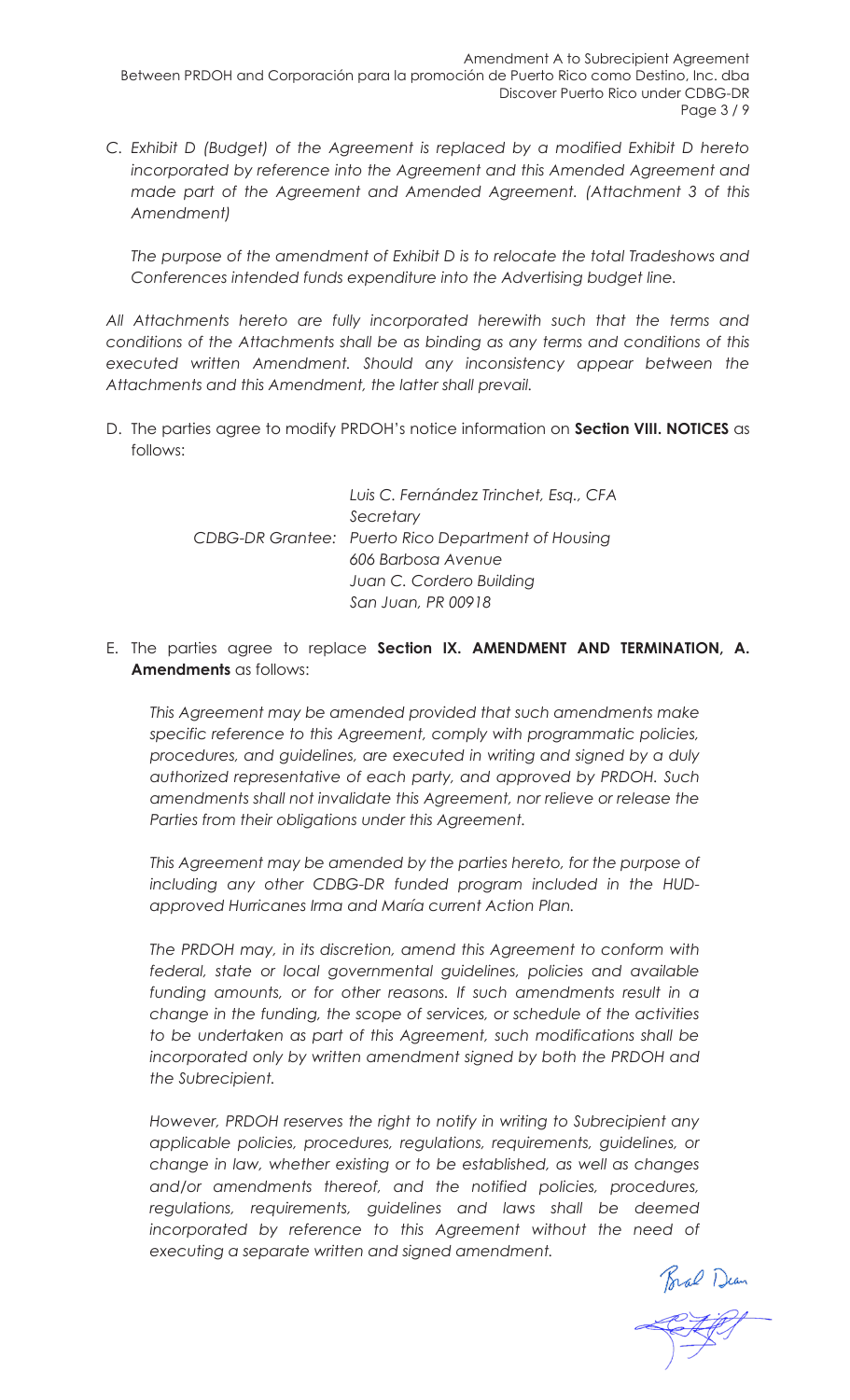#### F. The parties agree to replace **Section IX. AMENDMENT AND TERMINATION, B. Suspension or Termination, 1. Termination for Cause** as follows:

#### *1. Termination for Cause*

*The PRDOH may terminate this Agreement, in whole or in part, upon thirty (30) days' notice, whenever it determines that the Subrecipient has failed to comply with any term, condition, requirement, or provision of this Agreement. Failure to comply with any terms of this Agreement, include (but are not limited to) the following:*

*a. Failure to attend mandatory technical assistance and/or training, comply with any of the rules, regulations, or provisions referred to herein, or such statutes, regulations, executive orders, HUD guidelines, PRDOH's Program Guidelines, as applicable, and policies or directives as may become applicable at any time;*

*b. Failure, for any reason, of DPR to fulfill in a timely and proper manner its obligations under this Agreement;*

*c. Ineffective or improper use of funds provided under this Agreement; or,*

*d. Submission of reports by DPR to the PRDOH that are incorrect or incomplete in any material respect.*

*The Subrecipient shall have up to thirty (30) days to resolve issues listed above to the satisfaction of PRDOH.*

#### G. The parties agree to replace **Section X. COMPLIANCE WITH FEDERAL STATUTES, REGULATIONS AND THE TERMS AND CONDITIONS OF THE FEDERAL AWARD AND ADDITIONAL PRDOH REQUIREMENTS, A. General Compliance** with the following:

#### *A. General Compliance*

*The Subrecipient shall comply with all applicable provisions of the Housing and Community Development Act of 1974, as amended, and the regulations at 24 C.F.R. § 570, as modified by the Federal Register notices that govern the use of CDBG-DR funds available under this Agreement. See Federal Register Notice 83 FR 5844 (February 9, 2018). Notwithstanding the foregoing, (1) the Subrecipient does not assume any of the PRDOH's responsibilities for environmental review, decision-making, and action, described in 24 C.F.R. part 58 and (2) the Subrecipient does not assume any of the PRDOH's responsibilities for initiating the review process under the provisions of 24 C.F.R. part 52. The Subrecipient shall also comply with all other applicable Federal, state and local laws, regulations, and policies that govern the use of the CDBG-DR funds in complying with its obligations under this Agreement, regardless of whether CDBG-DR funds are made available to the Subrecipient on an advance or reimbursement basis. This includes without limitation, applicable Federal Registers; 2 C.F.R. part 200 Uniform Administrative Requirements, Cost Principles, and Audit Requirements for Federal Awards; Community Development Act of 1974; 24 C.F.R. part 570 Community Development Block Grant; applicable waivers; Fair Housing Act, 24 C.F.R. § 35, 24 C.F.R. part 58, 24 C.F.R. part 135;*<br> *National Historic Preservation Act, and any other applicable state*<br> *Iaws or regulations, including the requirements related to*<br> *Final* Duan *National Historic Preservation Act, and any other applicable state laws or regulations, including the requirements related to*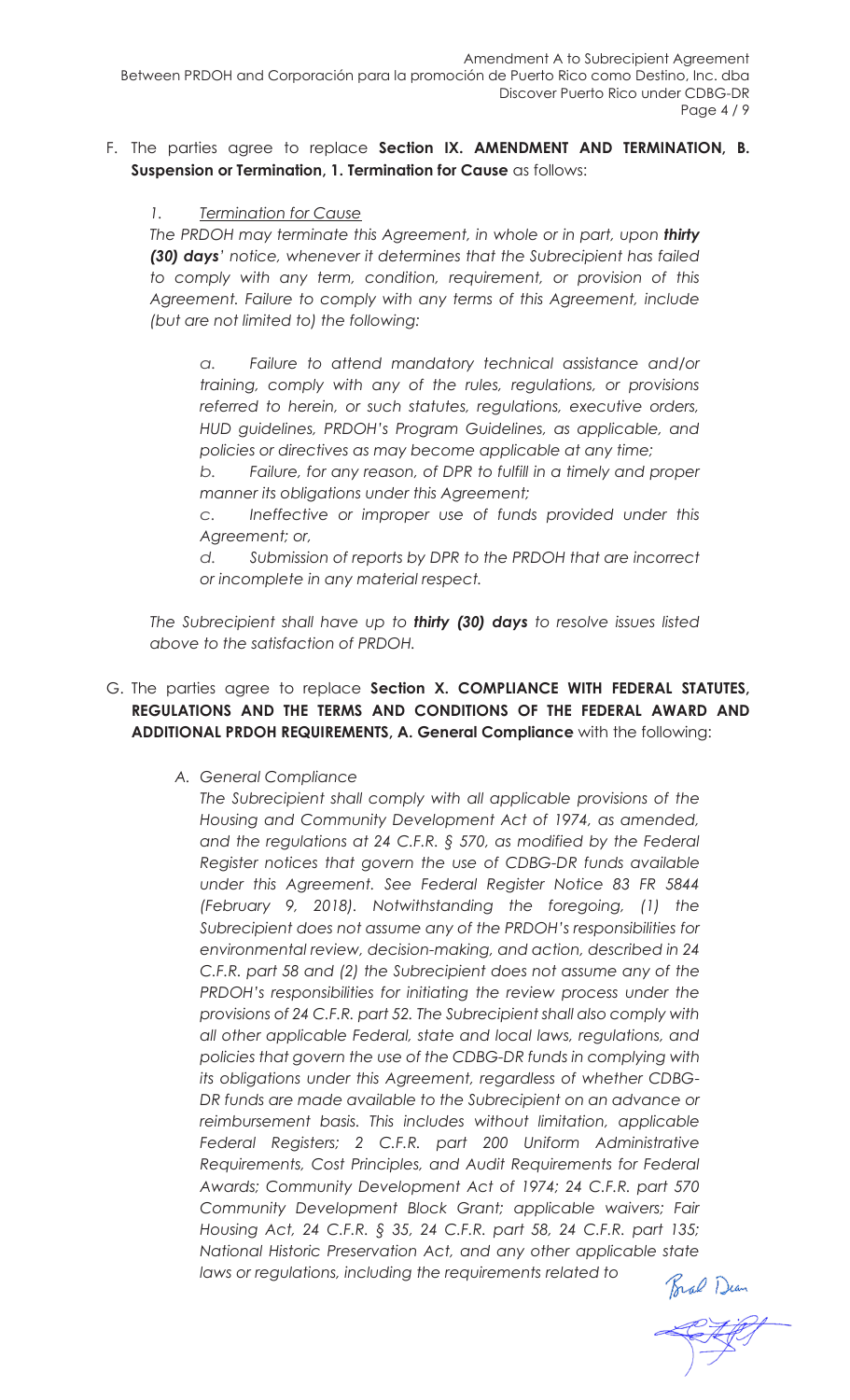*nondiscrimination, labor standards and the environment; and Action Plan amendments and HUD's guidance on the funds. Also,*  Subrecipient shall comply, without limitation, those set forth in *Attachment F.* 

*Where waivers or alternative requirements are provided for in the applicable Federal Register Notice dated February 9, 2018, at 83 FR 5844 or any future Federal Register Notice published by HUD ("HUD Notices"), such requirements, including any regulations referenced therein, shall apply.*

*The Subrecipient also agrees to comply with all other applicable Federal, State, and local laws, regulations, HUD Notices, policies, and guidelines, whether existing or to be established, provided the same are applied to activities occurring after the date the policy or guideline was established, governing the Grant Funds provided under this Agreement. In the event a conflict arises between the provisions of this Agreement and any of the foregoing, the Federal, State, and local laws, regulations, HUD Notices, policies, and guidelines shall control and this Agreement shall be interpreted in a manner so as to allow for the terms contained herein to remain valid and consistent with such Federal, State, and local laws, regulations, HUD Notices, policies and guidelines.*

*The Subrecipient shall also comply with applicable PRDOH's policies and guidelines as established in Program Guidelines and their amendments, if any, as found in the CDBG-DR Website (www.cdbgdr.pr.gov) which are herein included and made integral part of this Agreement, as it may be updated from time to time.*

#### H. The parties agree to replace **Section X. COMPLIANCE WITH FEDERAL STATUTES, REGULATIONS AND THE TERMS AND CONDITIONS OF THE FEDERAL AWARD AND ADDITIONAL PRDOH REQUIREMENTS, Y. Conduct, 1. Subcontracts** with the following:

- *1. Contracts*
	- *a. Approvals: The Subrecipient shall not enter into any contracts with any agency or individual in the performance of this Agreement without the written consent of the PRDOH prior to the execution of such Agreement.*
	- *b. Monitoring: The Subrecipient will monitor all contracted services on a regular basis to assure contract compliance. Results of monitoring efforts shall be summarized in written reports and supported with documented evidence of follow-up actions taken to correct areas of noncompliance.*
	- *c. Content: The Subrecipient shall cause all of the provisions of this contract in its entirety to be included in and made a part of any contract executed in the performance of this Agreement.*
	- *d. Selection Process: The Subrecipient shall undertake to insure that all contracts awarded for the performance of this Agreement shall be awarded on a fair and open competition basis in accordance with applicable procurement requirements, as included in the CDBG-DR Procurement Manual and Contractual Requirements, as found in the CDBG-DR Website (www.cdbg-dr.pr.gov) which is herein*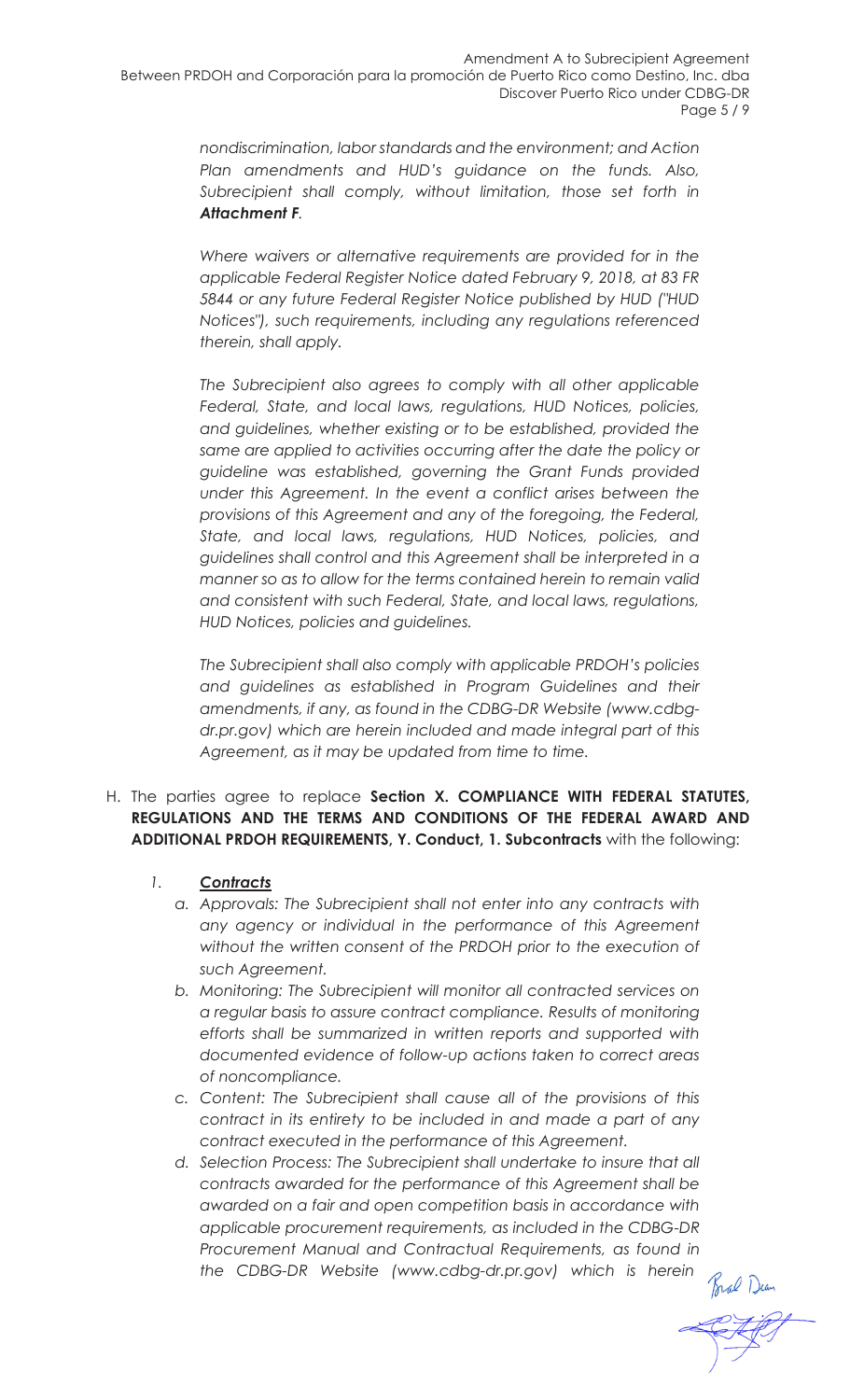*included and made integral part of this Agreement, as it may be updated from time to time. Executed copies of all contracts shall be forwarded to the PRDOH along with documentation concerning the selection process.*

- *e. Notification: The Subrecipient shall notify and provide a copy of any and all contracts related to this Agreement and CDBG-DR funds to the Contract Administration Area of the PRDOH CDBG-DR Legal Division within three (3) days of its execution. Additionally, the Subrecipient shall provide a copy of any and all subcontracts executed by its Contractors to the Contract Administration Area of the PRDOH CDBG-DR Legal Division within three (3) days of its execution.*
- I. The parties agree to add a new subsection AA to **Section X. COMPLIANCE WITH FEDERAL STATUTES, REGULATIONS AND THE TERMS AND CONDITIONS OF THE FEDERAL AWARD AND ADDITIONAL PRDOH REQUIREMENTS** as follows:

#### *AA.Technical Assistance and Trainings*

*The Subrecipient shall attend any and all technical assistance and/or trainings that the PRDOH requires from time to time at its discretion. Failure to attend may be considered as cause for termination.* 

J. The parties agree to add a new **Section XXX. CONSOLIDATIONS, MERGERS, OR DISSOLUTIONS** as follows:

#### *XXX.CONSOLIDATIONS, MERGERS, OR DISSOLUTIONS*

*In the event that participating entities are consolidated or merged with another entity or agency, Subrecipient will notify PRDOH of such action within a fifteen (15) day period of being notified of it. PRDOH will have fifteen (15) days to state its position. With PRDOH's written approval, Subrecipient must ensure that the resulting entity becomes responsible for Subrecipient's tasks under this legal agreement. A timeframe of no more than fifteen (15) days from the date that any merger or consolidation becomes effective will be provided to make amendments or transitory changes, so that the tasks assigned to personnel at Subcontractor under this Agreement are carried out by the resulting entity with little or no lapse in performance objectives and the ability to fulfill the scope of work for the program as outlined provide notice to any other agency or entity it may consider consolidating or merging with in advance, to advise and provide orientation on Subcontractor's duties under this Agreement and make the survival or transfer of those in Attachments D and E. Subcontractor is to tasks a condition to any merger, consolidation, or dissolution involving Subcontractor during the time span of this Agreement.*

K. The parties agree to add a new **Section XXXI. BANKRUPTCY** as follows:

#### *XXXI. BANKRUPTCY*

*In the event that Subrecipient files for bankruptcy protection, the Government of Puerto Rico and PRDOH may deem this Agreement*<br> *null and void, and terminate this Agreement without notice.*<br> *Fral* Dem *null and void, and terminate this Agreement without notice.*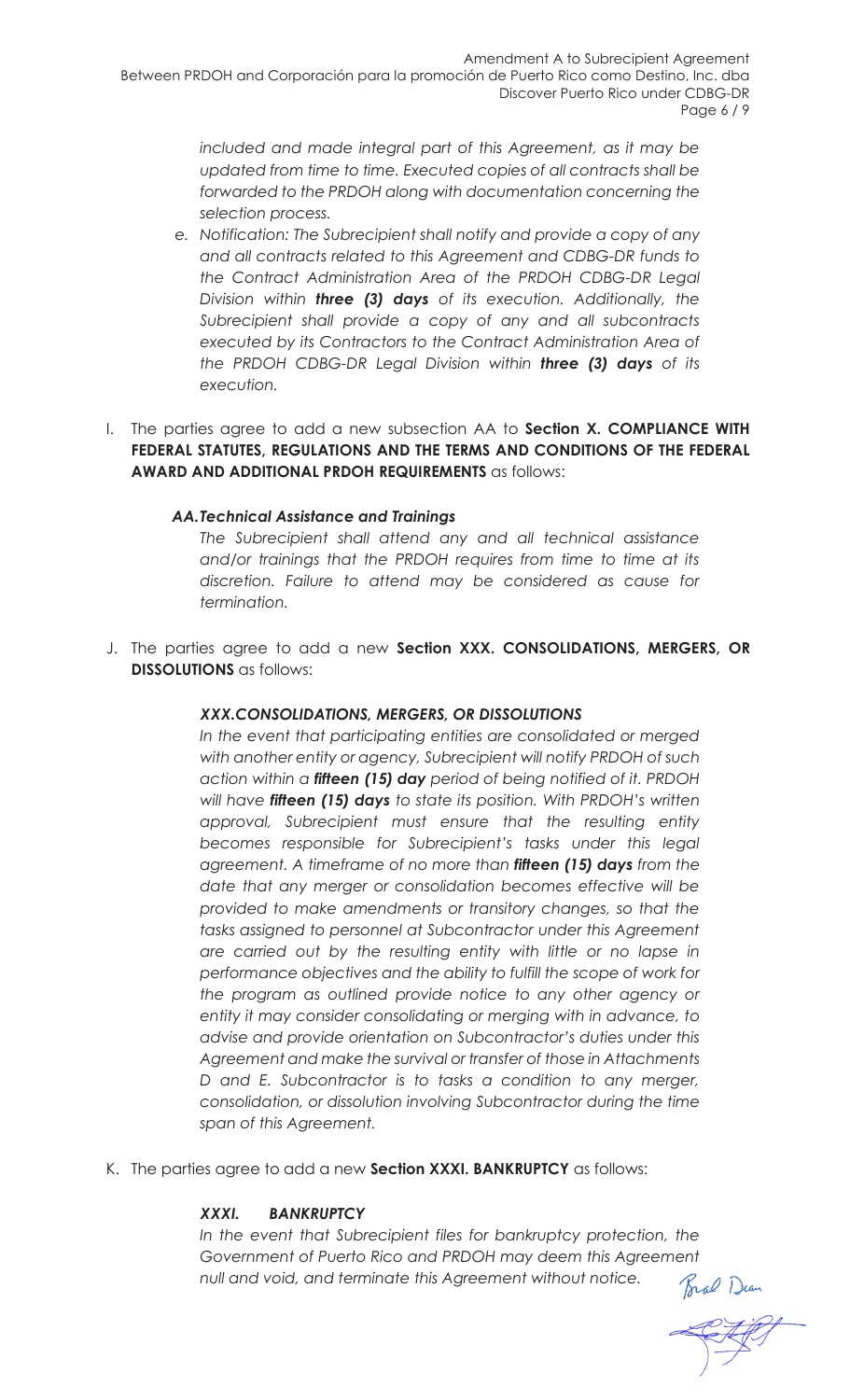#### **V. SECTION HEADINGS AND SUBHEADINGS**

The section headings and subheadings contained in this Amendment are included for convenience only and shall not limit or otherwise affect the terms of this Amendment.

#### **VI. WAIVER**

The PRDOH's failure to act with respect to a breach by the Subrecipient does not waive its right to act with respect to subsequent or similar breaches. The failure of the PRDOH to exercise or enforce any right or provision shall not constitute a waiver of such right or provision.

#### **VII. GOVERNING LAW: JURISDICTION**

The Agreement and this Agreement shall be governed by, interpreted and enforced in accordance with the laws of the Government of Puerto Rico and any applicable federal laws and regulations. The Parties further agree to assert any claims or causes of action that may arise out of the Agreement and this Amendment in the Puerto Rico Court of First Instance, San Juan Part, notwithstanding jurisdiction may be averred in any U.S. District Court, including for diversity of citizenship.

#### **VIII. COMPLIANCE WITH LAW**

It is the intention and understanding of the Parties hereto that each and every provision of law required to be inserted in the Agreement and this Amendment should be and is inserted herein. Furthermore, it is hereby stipulated that every such provision is deemed to be inserted and if, through mistake or otherwise, any such provision is not inserted herein or is not inserted in correct form, then this Amendment shall forthwith, upon the application of any Party, be amended by such insertion so as to comply strictly with the law and without prejudice to the rights of any Party.

#### **IX. GOVERNMENT CERTIFICATIONS**

On March 12, 2020, the Governor of Puerto Rico declared an Island-wide state of emergency in response to the world pandemic of the virus Covid-19 through Executive Order OE-2020-20. On March 15th, the Governor established, through Executive Order OE-2020-23, a curfew and ordered social distancing for all citizens and the closure of all governmental operations, except those related to essential services until March 30, 2020.

On March 30, 2020, the Governor of Puerto Rico executed Executive Order OE-2020-029 with the purpose of extending the duration of an Island-wide lockdown established by Executive Order OE-2020-23 until April 12, 2020, among other measures. It is thus impossible for citizens, including the Subrecipient, to obtain certain government certifications.

However, the Subrecipient understands that in order to maintain a contractual relationship with the PRDOH, it must submit certain documents and certifications, including a debt certificate for all concept and a certification of filing income tax for movable objects from the Puerto Rico Municipal Tax Collection Center (CRIM, for its Spanish acronym).

Considering the extenuating circumstances through which Puerto Rico and the world is going through, PRDOH will execute this Amendment A to the Agreement conditioned to the submission of the aforementioned documents within **ten (10) days** of the government agencies returning to serve citizens.

#### **X. SWORN STATEMENT PURSUANT TO ACT 2-2018**

On March 27, 2020, the Puerto Rico Supreme Court issued Resolution EM-2020-06 in which  $\mathcal{R}_{\text{rad}}$  Dean it was established that notary publics in Puerto Rico may only issue legal documents in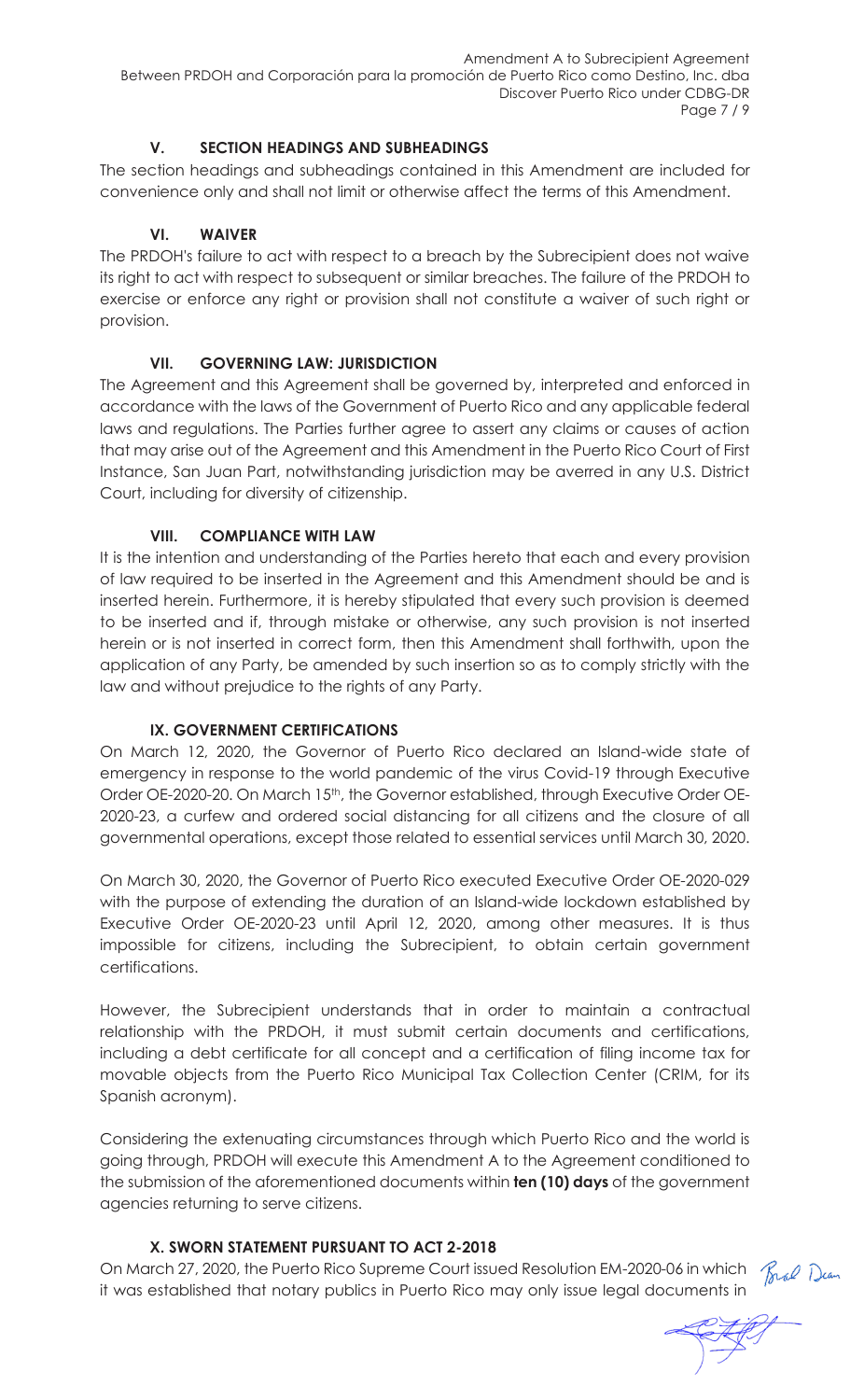emergency or extreme necessity circumstances. Thus, it is impossible for Subrecipient to execute a sworn statement prior to the execution of this Amendment A.

Considering the extenuating circumstances through which Puerto Rico and the world is going through, PRDOH will execute this Amendment A to the Agreement conditioned to the submission of the sworn statement pursuant to Act No. 2 of January 2, 2018, as amended, known as the "Anti-Corruption Code for the New Puerto Rico" within **ten (10) days** of the Puerto Rico Supreme Court authorizes notarial services to resume normally.

#### **IX. SUBROGATION**

The Subrecipient acknowledges that funds provided through the Agreement and this Amendment are Federal funds administered by HUD under the CDBG-DR Program and that all funds provided by the Agreement and this Amendment are subject to audit, disallowance, and repayment. Any disagreement with adverse findings may be challenged and subject to Federal regulation, however, the Subrecipient shall promptly return any and all funds to the PRDOH, which are found to be ineligible, unallowable, unreasonable, a duplication of benefits, or non-compensable, no matter the cause. This clause shall survive indefinitely the termination of this Amendment for any reason.

#### **X. COMPTROLLER REGISTRY**

The PRDOH shall remit a copy of this Amendment to the Office of the Comptroller for registration within **fifteen (15) days** following the date of execution of this Amendment and any subsequent amendments hereto. The services object of this Amendment may not be invoiced or paid until this Amendment has been registered by the PRDOH at the Office of the Comptroller of Puerto Rico, pursuant to Act No. 18 of October 30, 1975, as amended.

#### **XI. ENTIRE AGREEMENT**

This Agreement constitutes the entire Agreement among the Parties for the use of funds received under this Agreement and it supersedes all prior or contemporaneous communications and proposals, whether electronic, oral, or written among the Parties with respect to this Agreement.

#### **XII. COUNTERPARTS**

This Amendment may be executed in any number of counterparts, each of whom shall be deemed to be an original, however, all of which together shall constitute one and the same instrument. If the Amendment is not executed by the PRDOH within thirty (30) days of execution by the other party, this Amendment shall be null and void.

#### **XIII. SEVERABILITY**

If any provision of the Agreement and this Amendment is held invalid, the remainder of the Agreement and the Amendment shall not be affected thereby, and all other parts of this Amendment shall nevertheless be in full force and effect.

**[Remainder of page left blank intentionally.]**

Bral Dean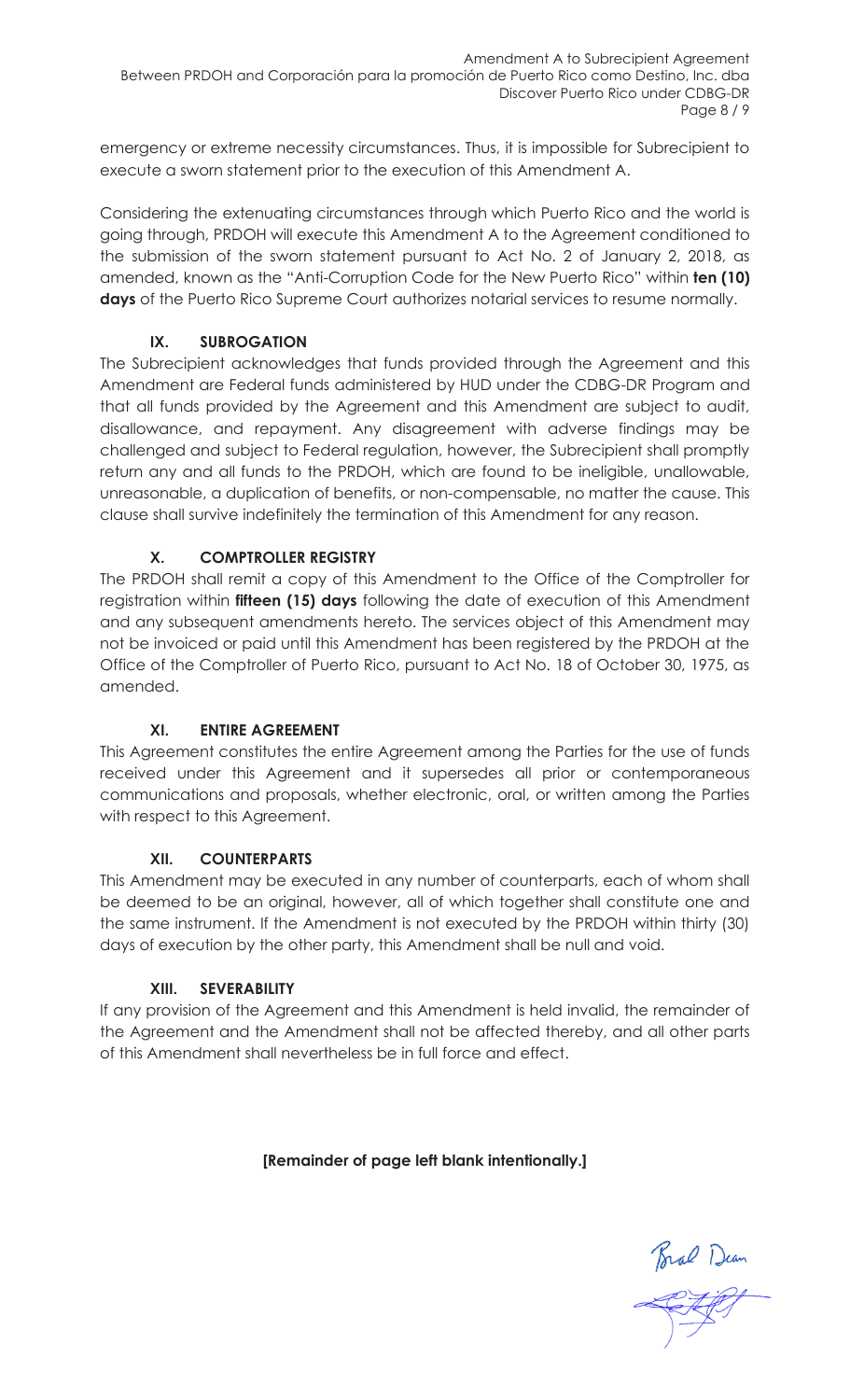IN WITNESS THEREOF, the Parties hereto execute this Amendment A to the Subrecipient Agreement in the place and on the date first above written.

#### PUERTO RICO DEPARTMENT OF HOUSING **CDBG-DR Grantee**

 $By:$ 

Name: Luis C. Fernández Trinchet, Esq, CFA **Title: Secretary** 

CORPORACIÓN PARA LA PROMOCIÓN DE PUERTO RICO COMO DESTINO, INC., DBA **DISCOVER PUERTO RICO CDBG-DR Subrecipient** 

Brad Dean By:

Name: Brad Dean Title: Chief Executive Officer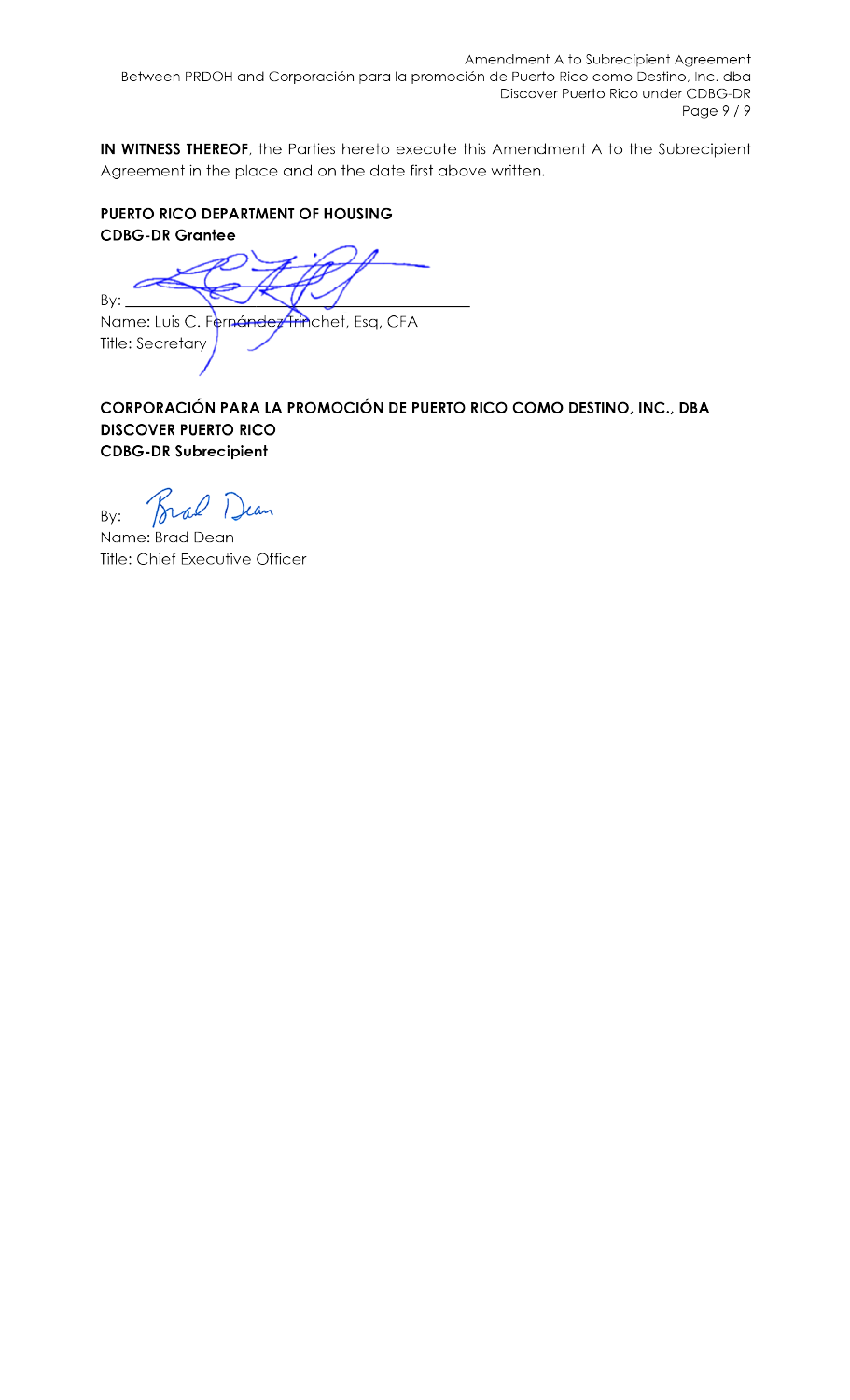

**GOVERNMENT OF PUERTO RICO** Department of Housing

# **EXHIBIT A SCOPE OF WORK TOURISM AND BUSINESS MARKETING PROGRAM**

#### **1. Program Overview/Background**

Tourism is an important part of the economy of Puerto Rico and a vital component to its economic future. In 2016, Puerto Rico welcomed 3.7 million visitors, primarily from the United States. Despite annual fluctuations, the Island has generally enjoyed modest growth in inbound visitation with a combined annual growth rate. In fact, prior to Hurricanes Irma and María, tourism produced almost four billion dollars (\$4,000,000,000) per year in economic activity with a compound annual growth rate (**CAGR**) of 3.3% over the previous eight (8) years. This all changed after both Hurricanes.

The damage, destruction, and devastation caused by both Hurricanes, directly impacted leisure travel, business travel, tourism-oriented events, and promotions. Vacations, meetings, conferences, and events were cancelled. Professional planners shifted away from booking future meetings due to uncertainty about the likelihood (and pace) of recovery. Even after recovery efforts were underway, lingering questions about infrastructure (e.g. power grid, water quality) and workforce lingered, which has slowed the pace of economic recovery beyond what most destinations experience after a major natural disaster.

Independent previous research confirms this is still impacting tourism nearly two (2) years after Hurricanes Irma and María made landfall. Studies conducted by Mandala Research, confirmed that more than half of all travelers say the media coverage of Hurricane María has negatively impacted their impression of Puerto Rico as a travel destination. Of those who reported a negative impression in the most recent survey, 88% are concerned about electrical distribution, 85% are concerned about infrastructure, and 84% are concerned about the water supply.

With the funds provided under this Subrecipient Agreement, the Subrecipient will accelerate economic recovery of Puerto Rico's tourism industry by improving the perception of Puerto Rico's readiness among potential visitors.

This **Exhibit A**, Scope Work details the activities to be undertaken by the Subrecipient **Corporación para la Promoción de Puerto Rico como Destino, Inc.**, doing business as Discover Puerto Rico (DPR)**,** which is Puerto Rico's official Destination Marketing Organization**.**

The focus of the Subrecipient is to undertake promotion activities outside the Island in order to attract visitors. The PRDOH designated eight million dollars (\$8,000,000) of the mentioned funds to the Subrecipient who will serve as administrator and servicer for the services herein described.

As part of the Economic Development Portfolio, this Subrecipient Agreement between the PRDOH and DPR authorizes this Subrecipient to expend eight million dollars (\$8,000,000) million in CDBG-DR funds for the Tourism & Business Marketing program.

Bral Dean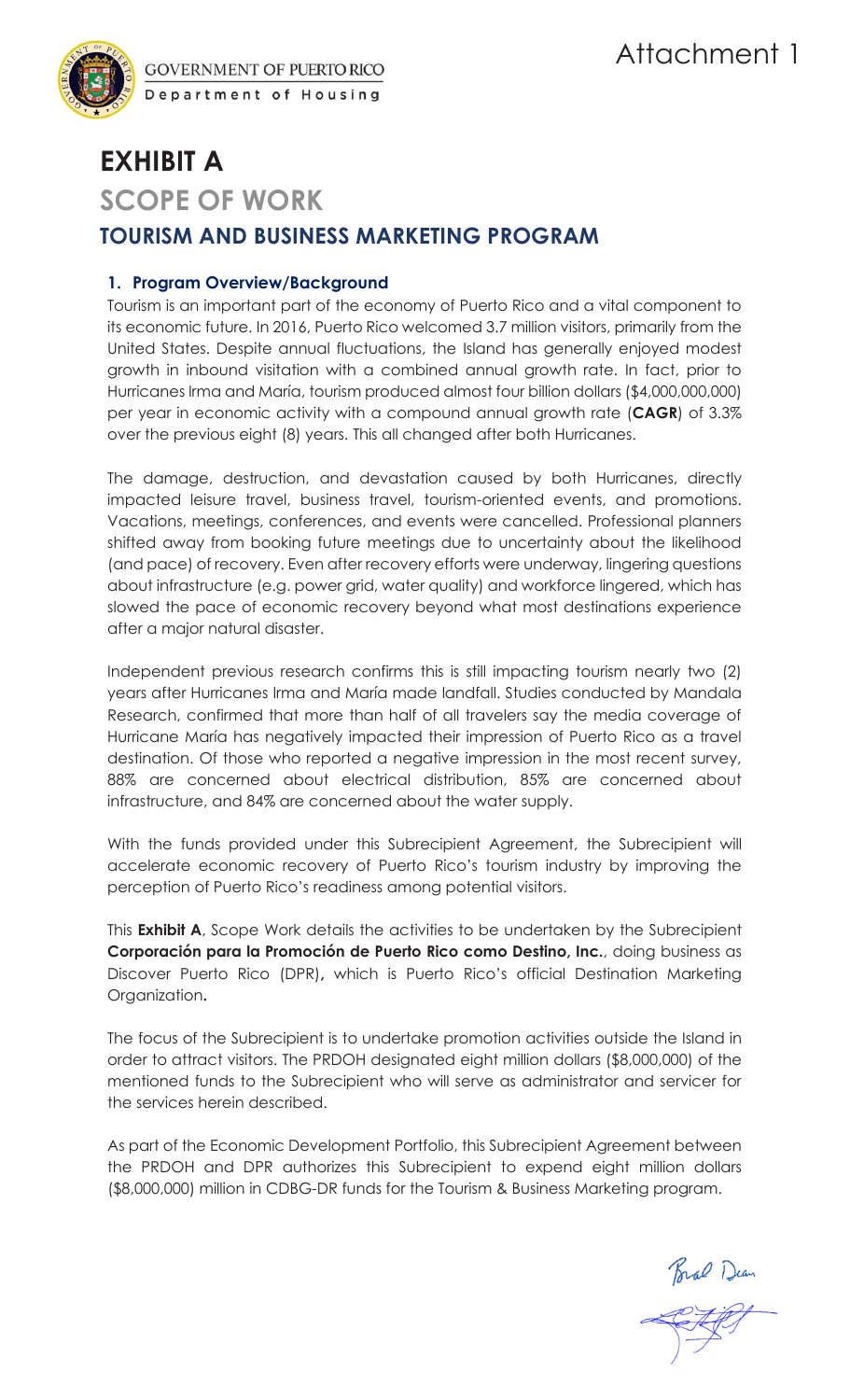As the Subrecipient demonstrates a highly satisfactory performance, with the approval of PRDOH, it might submit a subsequent amendment for access to the balance of funds in the program budget.

#### **2. National Objective**

All activities funded with CDBG-DR funds must meet one of the CDBG-DR program's National Objectives: (i) benefit low-and moderate-income persons; (ii) aid in the prevention or elimination of slums or blight, or; (iii) meet community development needs having a particular urgency, as defined in 24 CFR § 570.208.

The Subrecipient certifies that the activities carried out under this Agreement shall meet the following national objective(s) and satisfy the following criteria:

• Urgent Need (UN).

#### **3. Program Description**

The increased revenue brought to local economies through tourism will fund jobs that stabilize households through primary, secondary and tertiary jobs created in communities across the Island.

The total allocation for the Tourism & Business Marketing Program is up to twenty five million dollars (\$25,000,000), subject to change with additional CDBG-DR Action Plan Amendments. In accordance with HUD rules as stipulated in 83 FR 40314 and 83 FR 4836, the Program will be implemented on a two-year timeline beginning from the first draw down of funds.

Through this Program, Puerto Rico will build full-scale tourism and business marketing campaigns to complement the need for local cultivation of small business growth, local employment opportunities with new businesses, and increased tourism.

#### 3.1 Tourism Marketing

To stabilize the tourism industry and avoid projected (further) decline in economic activity, the Subrecipient proposes strategic, targeted marketing activities including an Economic Intervention Strategy to Revitalize Tourism.

This marketing strategy will enforce the established Key Performance Indicators (**KPI**) and will provide a necessary foundation for further economic recovery actions that can be initiated with CDBG-DR funds and measured throughout the marketing life cycle.

#### **4. Tasks**

The Subrecipient and the contracted professional service providers shall furnish this program production and grant compliance management services to successfully operate listed Marketing Activities.

The overall strategy is built upon the following opportunities where visitation can be increased, and economic progress can be accelerated in the life of the Program by investing in marketing and sales actions that will yield positive results (in alignment with the established KPIs) within the approved SRA term by the Subrecipient. Bral Dean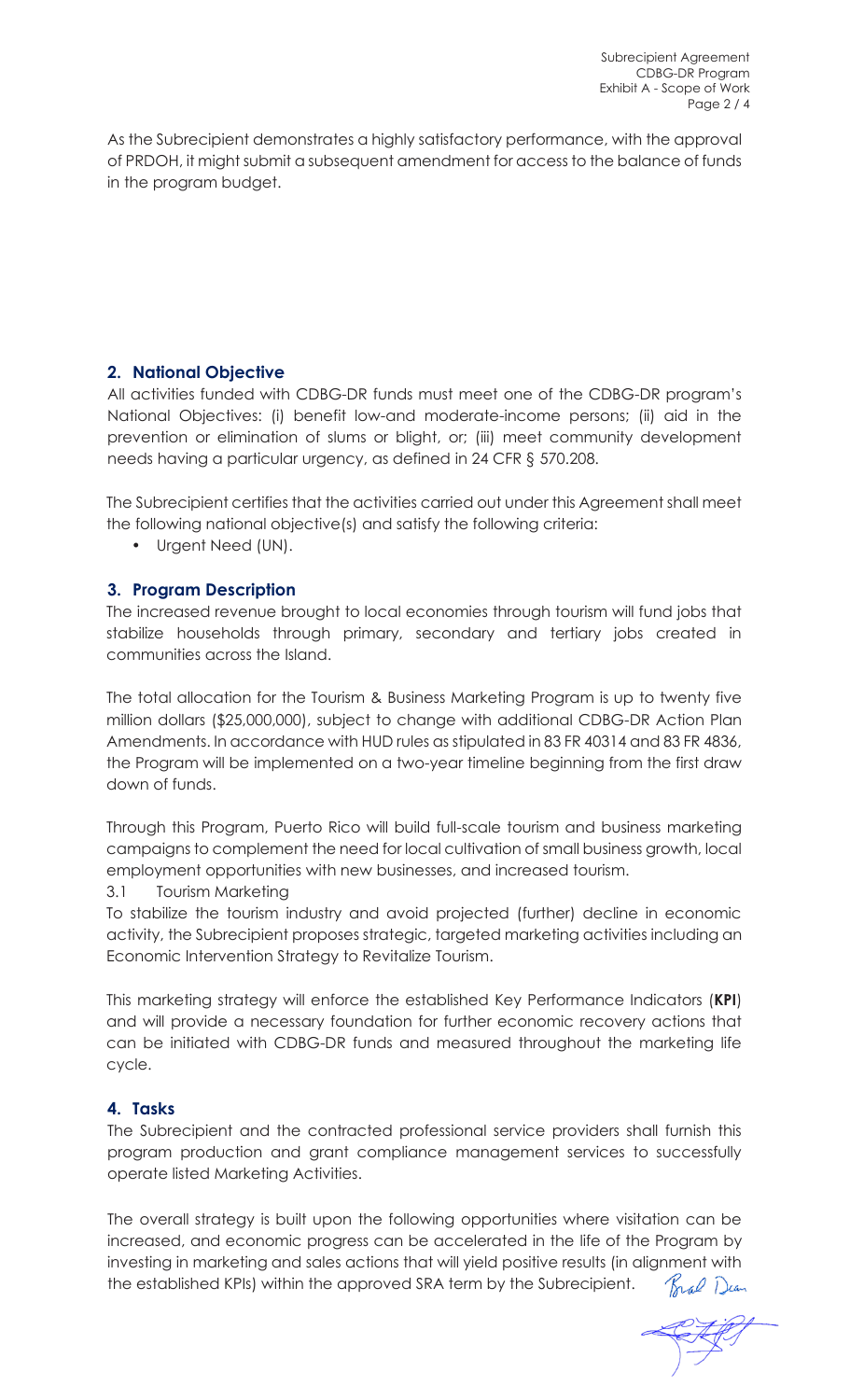• Use targeted advertising (primarily digital and broadcast, with other types of advertising to supplement this effort) to reach key audience segments that bear a higher likelihood of travel to Puerto Rico in the short-term, based upon previous research made by the Subrecipient. Markets with non-stop air service will be a priority. This will include specific previous research-based search engine promotion (e.g. purchasing highly-convertible search activity on OTA websites, Google, Bing, Yahoo, etc.), video advertising (e.g. video ad on highly-viewed travel sites), paid space ads (e.g. prominently-displayed creative content targeting online users with a high likelihood of visitation) and search engine optimization (e.g. optimizing the Subrecipient website for key searches such as "beach vacations" or "cultural experiences").

• Use broadcast advertising and earned media/influencer coverage to attract new visitors and untapped consumer segments in markets with growth opportunity. Markets with non-stop air service will be a priority. This will include tv commercials promoting Puerto Rico run on national cable television programming, digital broadcast (e.g. Netflix) and spot buys reaching key audience segments on highlyviewed programming.

• Select high-potential planners with average or better likelihood of booking an event in Puerto Rico and target them with sales efforts and social media promotion. This will encompass tactics designed to book meeting, convention and event business to Puerto Rico. It includes sales missions to key markets of origin (e.g. Chicago), familiarization tours (hosting meeting planners in Puerto Rico to tour facilities and see first-hand the progress that is underway), planner/travel agent educational programs and promoting at highly-qualified trade shows where planners conduct business.

• Utilize industry promotional events, high-impact promotional activities, lead generation services, sales missions and familiarization tours to create multiple sources of new leads that carry a high likelihood of booking an event in Puerto Rico. This includes specific public-private promotional partnerships with airlines, cruise lines and other entities directly involved in the visitor economy.

• Enhance the destination brand and grow likelihood of visitation through branded advertising, out-of-home promotion and earned media/influence coverage. This includes tactics designed to generate earned media (e.g. articles in travel magazines), social influencer coverage (e.g. posts by travel influencers with huge followings on Twitter, Facebook, Instagram) and out-of-home promotion (e.g. sponsored segment on live TV programming such as the Today Show).

To achieve the above, Discover Puerto Rico shall execute the following but not limited marketing activities:

#### **Awareness and brand health**

Design, place, monitor, and manage digital advertisements designed to update perceptions, improve awareness, and boost brand health of the destination. These advertisements will include optimized search advertising, paid search advertising, digital display ads, digital video advertising, and other digital advertising methods, as appropriate.

Bral Dean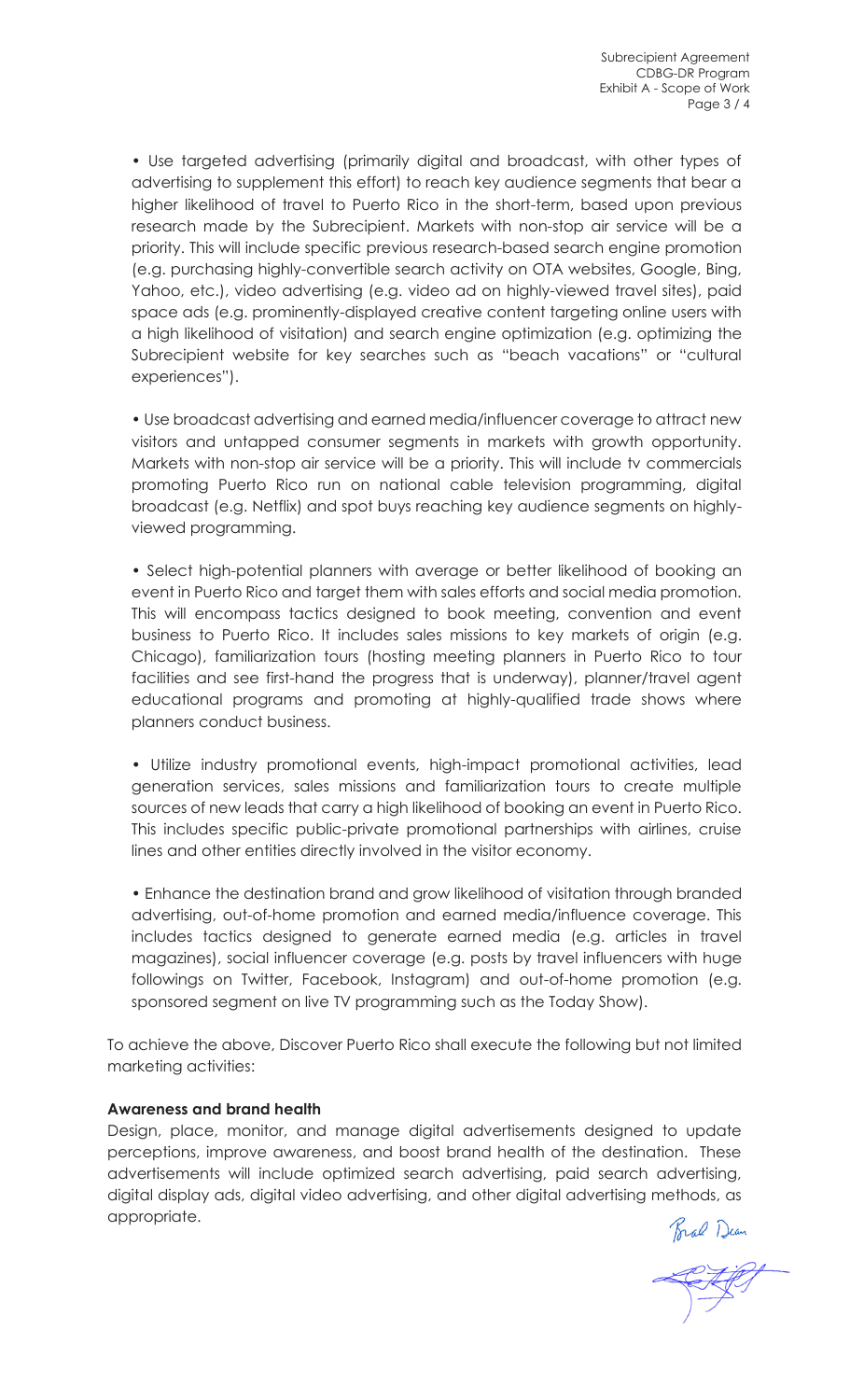Subrecipient Agreement CDBG-DR Program Exhibit A - Scope of Work Page 4 / 4

#### **Broadcasts Advertisements**

Design, place, monitor, and manage broadcast advertisements designed to update perceptions, improve awareness, and boost brand health of the destination. These advertisements will include legacy television and/or OTT television.

#### **Digital Advertisements**

Design, place, monitor, and manage digital advertisements designed to update perceptions of professional meeting planners and build interest in Puerto Rico as a meeting and convention destination.

#### **Earned Media Coverage**

Boost awareness, likelihood of visitation, and earned media coverage through out-ofhome promotion that is designed to reach key audience segments.

For more information please see the attachment labeled Tourism and Business Marketing CDBG-DR Budget.

#### **5. Time Performance**

The Subrecipient will administer this program within the Term agreed upon in this SRA.

#### **6. Budget**

\$8,000,000

Brad Dean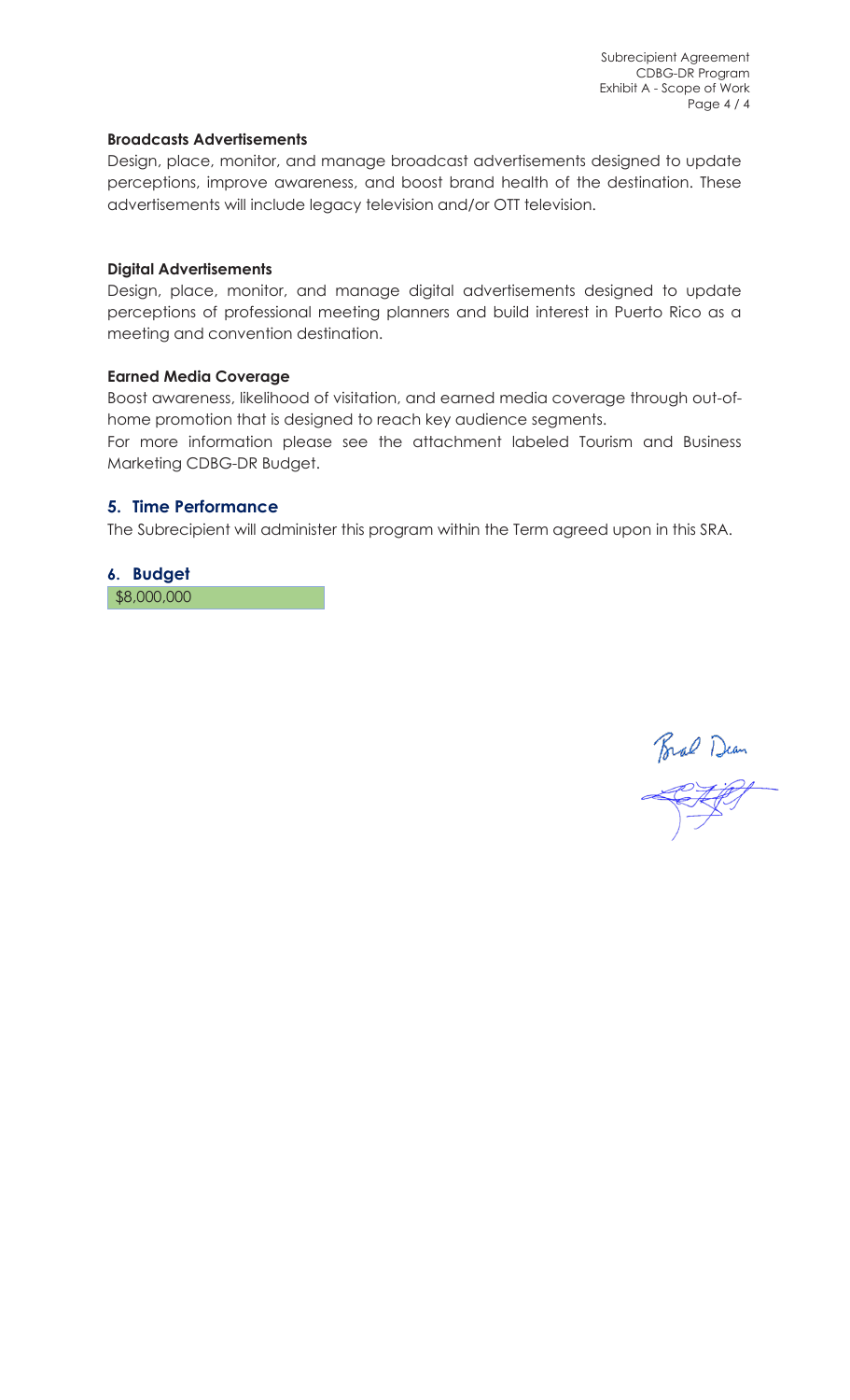

# **EXHIBIT B**

*.*

## **TIMELINES AND PERFORMANCE GOALS**

## **TOURISM AND BUSINESS MARKETING PROGRAM**

| <b>Dates</b>      | <b>Description</b>                                                                                                                                                                                                                                                                                                                                                                                                                                                                                                                                               |
|-------------------|------------------------------------------------------------------------------------------------------------------------------------------------------------------------------------------------------------------------------------------------------------------------------------------------------------------------------------------------------------------------------------------------------------------------------------------------------------------------------------------------------------------------------------------------------------------|
| Months 1 to 3     | <b>Mobilization</b><br>DPR presents procurement needs to PRDOH. Train DPR staff with<br>PRDOH Standard Operating Procedures for the Subrecipient<br>monthly reports, CDBG-DR compliance, financial management,<br>and invoicing.                                                                                                                                                                                                                                                                                                                                 |
| Month 1 to 8      | Launch<br>PRDOH reviews and approves marketing activities strategy,<br>procurement needs, and document templates developed by the<br>DPR.                                                                                                                                                                                                                                                                                                                                                                                                                        |
| <b>Month 9-15</b> | <b>Program Implementation</b><br>\$8 million grant spending according to the approved marketing<br>strategy and procurement process. DPR will follow PRDOH's<br>requirements, for conducting periodic compliance monitoring. The<br>quarterly marketing activities execution is estimated as follow:<br>Quarter 3 2020<br>Media Advertising $=$ 30% of the direct cost investment<br>Quarter 4 2020<br>Media Advertising $= 60\%$ of the direct cost investment<br><b>Quarter 1 2021</b> (January 2021)<br>Media Advertising = 10% of the direct cost investment |
| Last month        | Closeout<br>DPR follows PRDOH CDBG-DR project file and Program closeout<br>procedures, including reconciliation of account balances in DRGR.                                                                                                                                                                                                                                                                                                                                                                                                                     |

Brad Dum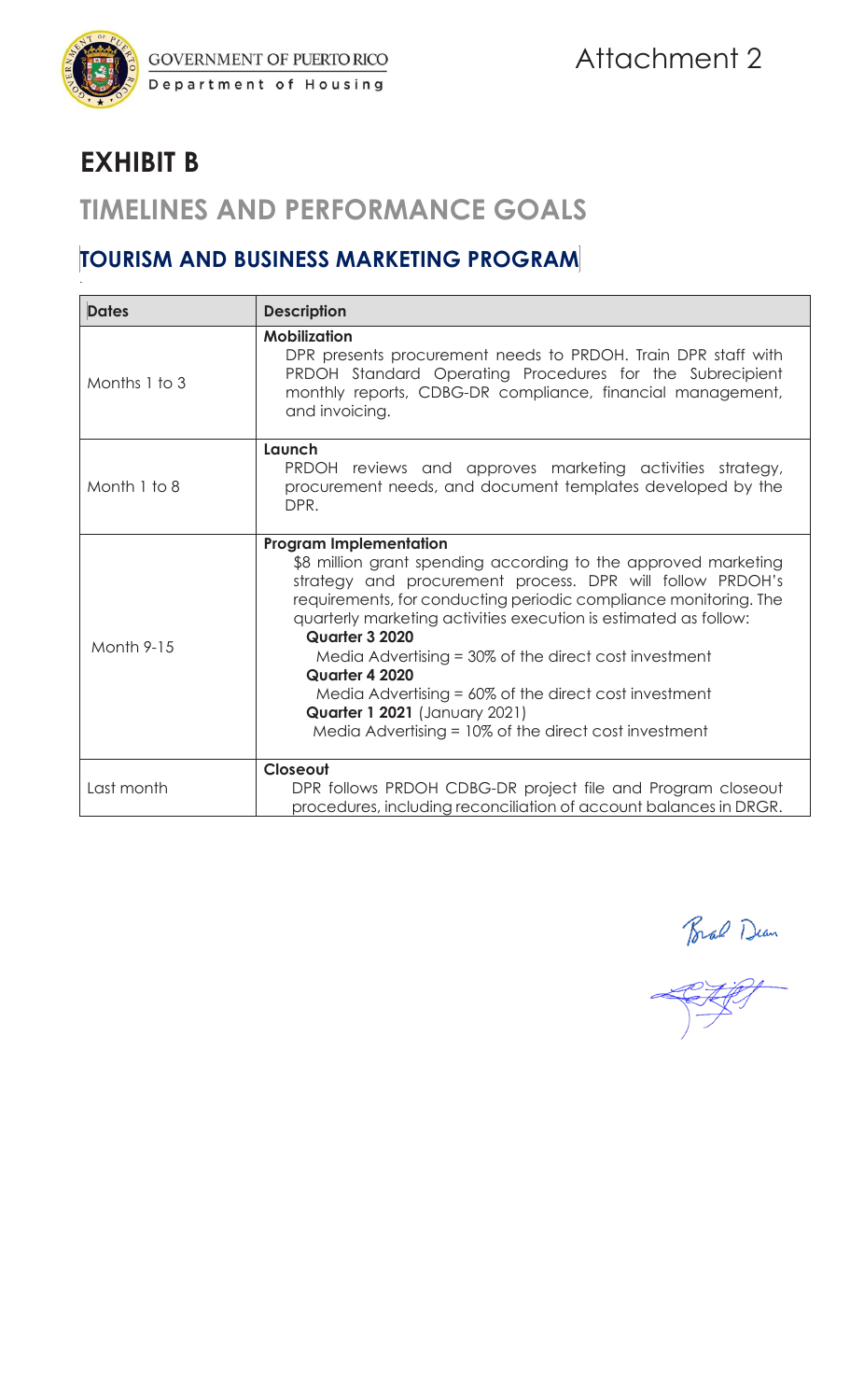

# Attachment 3

# **EXHIBIT D – SECTION 1**

## **BUDGET**

## **TOURISM AND BUSINESS MARKETING PROGRAM**

### **DESCRIPTION SERVICES**

As stated on the CDBG-DR Action Plan, PRDOH allocated up to \$25 million for the Tourism and Business Marketing Program, serving as a basis for the execution of a detailed Subrecipient Agreement that complies with 2 C.F.R. part 200, related CDBG-DR regulation and applicable Puerto Rico and federal law and regulations.

In Federal Register Vol. 83, No. 28 (August 14, 2018), 83 FR 40314, the United States Department of Housing and Urban Development (HUD) granted the Government of Puerto Rico a waiver permitting the use of \$15,000,000 from the first allocation for tourism and business marketing activities to promote travel and to attract new businesses to disaster-impacted areas. <sup>1</sup>

As a method of distribution, PRDOH assigns **\$8,000,000** to the **Corporación para la Promoción de Puerto Rico como Destino, Inc.**, which does business as Discover Puerto Rico (DPR). According to the CDBG-DR Action Plan, the Program aligns with the ECN 11 course of action from the Puerto Rico Recovery Plan.

With the funds provided, Puerto Rico will accelerate economic recovery of the Island's tourism industry by improving the perception of Puerto Rico's readiness among potential visitors.

Discover Puerto Rico has voluntarily decided not to submit charges for staff worked hours in performing the direct activities (marketing) for the Program. Instead, DPR will use the funds to invest in expanding its promotion scope and in strengthening the strategies of its marketing plan. |

Please find below the Budget summary distribution as described in Exhibit D: Section 2.

Brad Dean

<sup>&</sup>lt;sup>1</sup> https://www.federalregister.gov/documents/2019/02/19/2019-02695/waivers-alternative-requirements-andextensions-for-community-development-block-grant-disaster